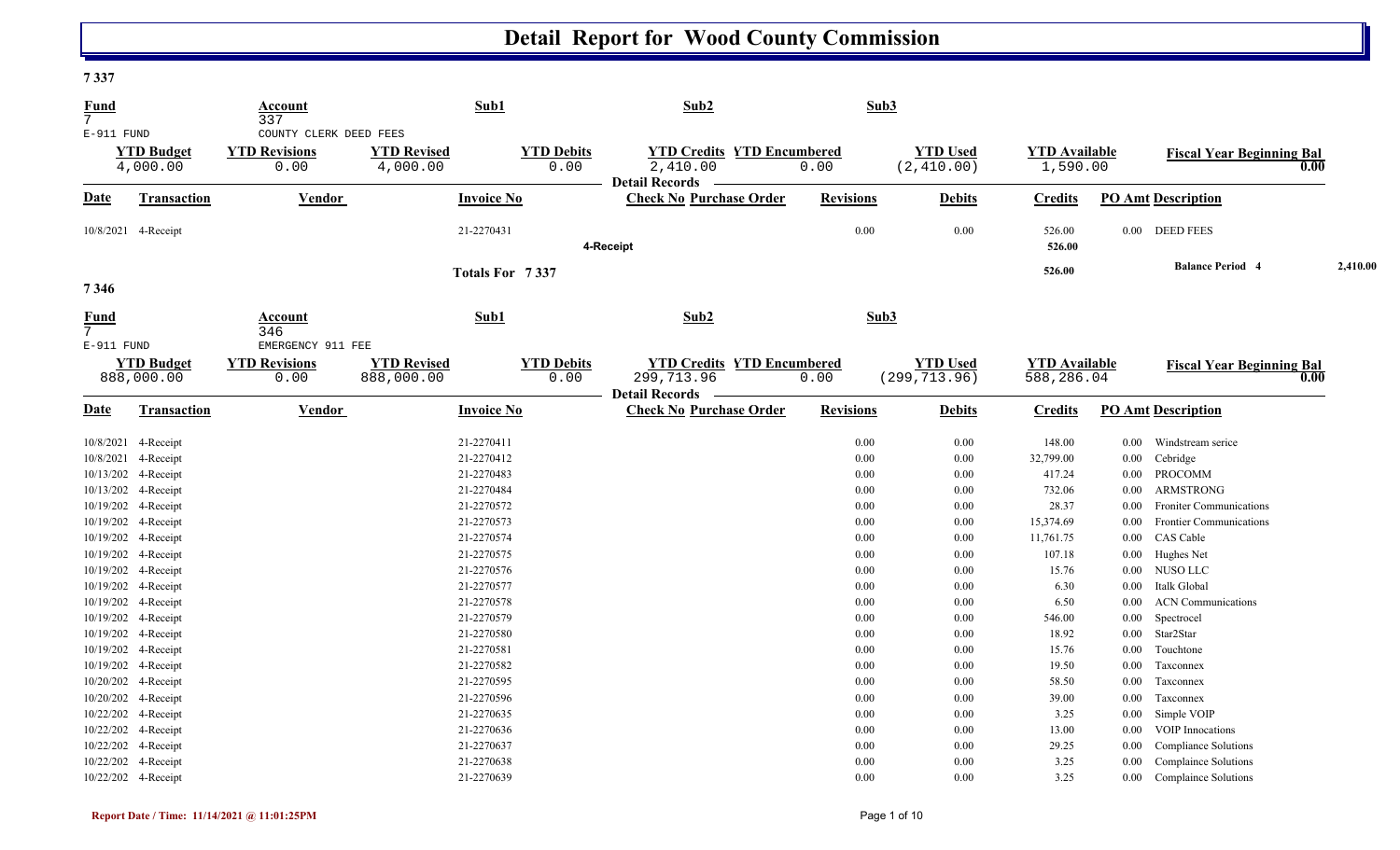|                                            |                                            |                            | <b>Detail Report for Wood County Commission</b> |                  |                 |                      |          |                                                                |            |
|--------------------------------------------|--------------------------------------------|----------------------------|-------------------------------------------------|------------------|-----------------|----------------------|----------|----------------------------------------------------------------|------------|
| 10/22/202 4-Receipt                        |                                            | 21-2270640                 |                                                 | 0.00             | 0.00            | 354.25               | $0.00\,$ | Complaince Solution                                            |            |
| 10/22/202 4-Receipt                        |                                            | 21-2270641                 |                                                 | 0.00             | 0.00            | 3.25                 | 0.00     | Complaince Solutions                                           |            |
| 10/22/202 4-Receipt                        |                                            | 21-2270642                 |                                                 | 0.00             | 0.00            | 143.00               | 0.00     | Complaince Solution                                            |            |
| 10/22/202 4-Receipt                        |                                            | 21-2270643                 |                                                 | 0.00             | 0.00            | 165.75               | 0.00     | Complaince Solutions                                           |            |
| 10/22/202 4-Receipt                        |                                            | 21-2270644                 |                                                 | 0.00             | 0.00            | 22.75                | 0.00     | Compliance Solutions                                           |            |
| 10/22/202 4-Receipt                        |                                            | 21-2270645                 |                                                 | 0.00             | 0.00            | 45.50                | 0.00     | Compliance Solutions                                           |            |
| 10/22/202 4-Receipt                        |                                            | 21-2270646                 |                                                 | 0.00             | 0.00            | 614.25               | 0.00     | Compliance Solutions                                           |            |
| 10/22/202 4-Receipt                        |                                            | 21-2270647                 |                                                 | 0.00             | 0.00            | 175.50               | 0.00     | Compliance Solutions                                           |            |
| 10/22/202 4-Receipt                        |                                            | 21-2270648                 |                                                 | 0.00             | 0.00            | 13.00                | $0.00\,$ | <b>Compliance Solutions</b>                                    |            |
| 10/26/202 4-Receipt                        |                                            | 21-2270680                 |                                                 | 0.00             | 0.00            | 293.18               | $0.00\,$ | Mettel                                                         |            |
| 10/26/202 4-Receipt                        |                                            | 21-2270681                 |                                                 | 0.00             | 0.00            | 127.40               | $0.00\,$ | <b>8X8</b>                                                     |            |
| 10/26/202 4-Receipt                        |                                            | 21-2270682                 |                                                 | 0.00             | 0.00            | 369.46               | 0.00     | Bandwidth                                                      |            |
| 10/26/202 4-Receipt                        |                                            | 21-2270683                 |                                                 | 0.00             | 0.00            | 70.07                | $0.00\,$ | Fusion Cloud Service                                           |            |
| 10/26/202 4-Receipt                        |                                            | 21-2270684                 |                                                 | 0.00             | 0.00            | 557.37               | $0.00\,$ | <b>IDT</b> Corp                                                |            |
| 10/26/202 4-Receipt                        |                                            | 21-2270685                 |                                                 | 0.00             | 0.00            | 3,564.01             | $0.00\,$ | <b>Granite Telecommuniations</b>                               |            |
| 10/26/202 4-Receipt                        |                                            | 21-2270686                 |                                                 | 0.00             | 0.00            | 777.14               | $0.00\,$ | Mitel Cloud                                                    |            |
| 10/26/202 4-Receipt                        |                                            | 21-2270687                 |                                                 | 0.00             | 0.00            | 47.77                | $0.00\,$ | IP Networked                                                   |            |
| 10/26/202 4-Receipt                        |                                            | 21-2270688                 |                                                 | 0.00             | 0.00            | 82.81                | $0.00\,$ | CBTS Tech                                                      |            |
| 10/26/202 4-Receipt                        |                                            | 21-2270689                 |                                                 | 0.00             | 0.00            | 50.96                | $0.00\,$ | Comcast IP                                                     |            |
| 10/26/202 4-Receipt                        |                                            | 21-2270690                 |                                                 | 0.00             | 0.00            | 60.51                | $0.00\,$ | Sprint                                                         |            |
| 10/26/202 4-Receipt                        |                                            | 21-2270691                 |                                                 | 0.00             | 0.00            | 22.29                | $0.00\,$ | Cellco Partnership                                             |            |
| 10/26/202 4-Receipt                        |                                            | 21-2270692                 |                                                 | 0.00             | 0.00            | 248.43               | 0.00     | Alltel                                                         |            |
| 10/26/202 4-Receipt                        |                                            | 21-2270694                 |                                                 | 0.00             | 0.00            | 101.92               | 0.00     | <b>MCI</b> Communications                                      |            |
| 10/26/202 4-Receipt                        |                                            | 21-2270698                 |                                                 | 0.00             | 0.00            | 315.25               | 0.00     | Level 3 Communications                                         |            |
| 10/26/202 4-Receipt                        |                                            | 21-2270699                 |                                                 | 0.00             | 0.00            | 52.00                | 0.00     | CenturyLink                                                    |            |
| 10/26/202 4-Receipt                        |                                            | 21-2270700                 |                                                 | 0.00             | 0.00            | 1,567.51             | $0.00\,$ | Lumos Network                                                  |            |
| 10/26/202 4-Receipt                        |                                            | 21-2270701                 |                                                 | 0.00             | 0.00            | 88.78                | $0.00\,$ | Lumos Network                                                  |            |
| 10/26/202 4-Receipt                        |                                            | 21-270693                  |                                                 | 0.00             | 0.00            | 1,560.65             | $0.00\,$ | AT&T                                                           |            |
| 10/28/202 4-Receipt                        |                                            | 21-2270736                 |                                                 | 0.00             | 0.00            | 12.74                | 0.00     | MCIMETRO ACCESS TRANSMISSIONS SVC                              |            |
| 10/28/202 4-Receipt                        |                                            | 21-2270738                 |                                                 | 0.00             | 0.00            | 91.00                | $0.00\,$ | SKYPE COMMUNICATIONS - SEPT 2021                               |            |
| 10/28/202 4-Receipt                        |                                            | 21-2270739                 |                                                 | 0.00             | 0.00            | 230.75               | 0.00     | VONAGE BUSINESS SOLUTIONS - SEPY 202                           |            |
| 10/28/202 4-Receipt<br>10/28/202 4-Receipt |                                            | 21-2270740                 |                                                 | 0.00             | 0.00            | 695.50               | 0.00     | AVALARA CLIENT TRUST - SEPT 2021                               |            |
|                                            |                                            | 21-2270741<br>21-2270742   |                                                 | 0.00<br>0.00     | 0.00<br>0.00    | 113.75               | $0.00\,$ | AVALARA CLIENT TRUST - SEPT 2021<br>VONAGE AMERICA - SEPT 2021 |            |
| 10/28/202 4-Receipt                        |                                            |                            | 4-Receipt                                       |                  |                 | 432.25<br>75,217.28  | $0.00\,$ |                                                                |            |
|                                            |                                            | Totals For 7346            |                                                 |                  |                 | 75,217.28            |          | <b>Balance Period 4</b>                                        | 299,713.96 |
| 7 346 381                                  |                                            |                            |                                                 |                  |                 |                      |          |                                                                |            |
|                                            | <b>Account</b>                             | Sub1                       | Sub2                                            | Sub3             |                 |                      |          |                                                                |            |
| $\frac{Fund}{7}$                           | 346                                        | 381                        |                                                 |                  |                 |                      |          |                                                                |            |
| $E-911$ FUND                               | EMERGENCY 911 FEE                          | CHARGES TO OTHER ENTIITIES |                                                 |                  |                 |                      |          |                                                                |            |
| <b>YTD Budget</b>                          | <b>YTD Revised</b><br><b>YTD Revisions</b> | <b>YTD Debits</b>          | <b>YTD Credits YTD Encumbered</b>               |                  | <b>YTD Used</b> | <b>YTD</b> Available |          | <b>Fiscal Year Beginning Bal</b>                               |            |
| 75,000.00                                  | 0.00<br>75,000.00                          | 0.00                       | 25,000.00<br>Detail Records -                   | 0.00             | (25,000.00)     | 50,000.00            |          | 0.00                                                           |            |
| <b>Date</b><br><b>Transaction</b>          | <b>Vendor</b>                              | <b>Invoice No</b>          | <b>Check No Purchase Order</b>                  | <b>Revisions</b> | <b>Debits</b>   | <b>Credits</b>       |          | <b>PO Amt Description</b>                                      |            |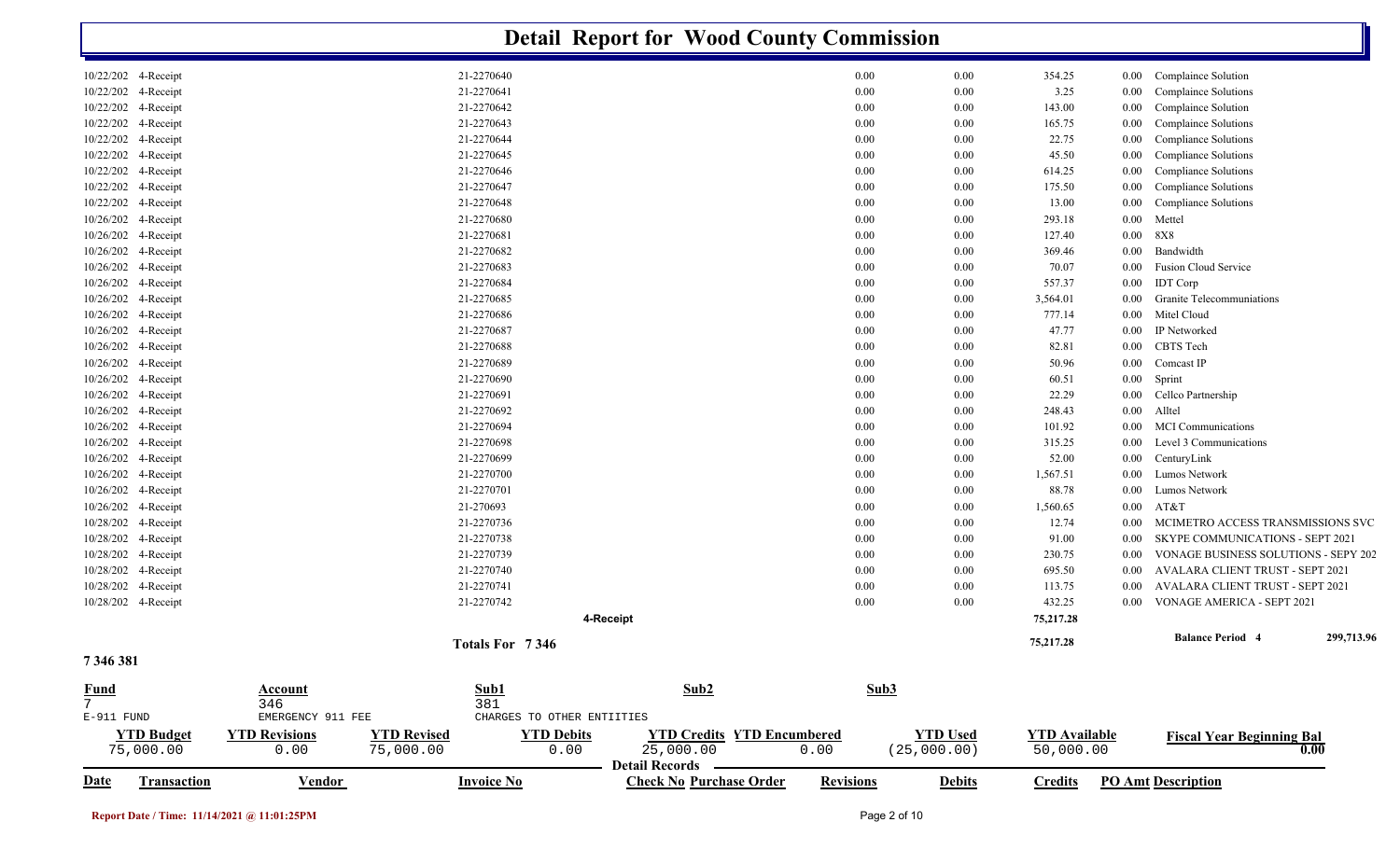|                                                     | 10/13/202 4-Receipt                                                                                                                                    |                                                                                                                   | 21-2270485                                                                                               | 4-Receipt                                                                                                       | 0.00                                         | 0.00                                         | 6,250.00<br>6,250.00                                         |                              | 0.00 WIRT COUNTY                                                                                                                                                                                                                                                                         |           |
|-----------------------------------------------------|--------------------------------------------------------------------------------------------------------------------------------------------------------|-------------------------------------------------------------------------------------------------------------------|----------------------------------------------------------------------------------------------------------|-----------------------------------------------------------------------------------------------------------------|----------------------------------------------|----------------------------------------------|--------------------------------------------------------------|------------------------------|------------------------------------------------------------------------------------------------------------------------------------------------------------------------------------------------------------------------------------------------------------------------------------------|-----------|
|                                                     |                                                                                                                                                        |                                                                                                                   | <b>Totals For 7346381</b>                                                                                |                                                                                                                 |                                              |                                              | 6,250.00                                                     |                              | <b>Balance Period 4</b>                                                                                                                                                                                                                                                                  | 25,000.00 |
| 7 401 40 9999                                       |                                                                                                                                                        |                                                                                                                   |                                                                                                          |                                                                                                                 |                                              |                                              |                                                              |                              |                                                                                                                                                                                                                                                                                          |           |
| Fund<br>7<br>$E-911$ FUND                           | <b>YTD Budget</b><br>0.00                                                                                                                              | Account<br>401<br>COUNTY COMMISSION<br><b>YTD Revisions</b><br><b>YTD Revised</b><br>0.00<br>0.00                 | Sub1<br>40<br>CONTRACTURAL SERVICES<br><b>YTD Debits</b><br>16,288.27                                    | Sub2<br>9999<br>CREDIT CARD CLEARING<br><b>YTD Credits YTD Encumbered</b><br>16,288.27<br><b>Detail Records</b> | Sub3<br>0.00                                 | <b>YTD Used</b><br>0.00                      | <b>YTD</b> Available                                         | 0.00                         | <b>Fiscal Year Beginning Bal</b><br>0.00                                                                                                                                                                                                                                                 |           |
| <b>Date</b>                                         | <b>Transaction</b>                                                                                                                                     | Vendor                                                                                                            | <b>Invoice No</b>                                                                                        | <b>Check No Purchase Order</b>                                                                                  | <b>Revisions</b>                             | <b>Debits</b>                                | <b>Credits</b>                                               |                              | <b>PO Amt Description</b>                                                                                                                                                                                                                                                                |           |
|                                                     | 10/14/202 2-Invoice                                                                                                                                    | FIFTH THIRD BANK                                                                                                  | 202110127                                                                                                | 8196<br>2-Invoice                                                                                               | 0.00                                         | 8,721.31<br>8,721.31                         | 0.00                                                         |                              | 0.00 PURCHASE CARD                                                                                                                                                                                                                                                                       |           |
| 10/14/202<br>10/14/202                              | 10/14/202 5-Journal Entry<br>5-Journal Entry<br>10/14/202 5-Journal Entry<br>10/14/202 5-Journal Entry<br>5-Journal Entry<br>10/14/202 5-Journal Entry | ADOBE SYSTEMS INC<br><b>AMAZON</b><br><b>FRONTIER</b><br><b>FRONTIER</b><br>TPL COMMUNICATIONS<br><b>UBIQUITY</b> | 20211012020001<br>20211012040001<br>20211012025001<br>20211012028001<br>20211012021001<br>20211012016001 | 84690<br>84933<br>84743<br>84844                                                                                | 0.00<br>0.00<br>0.00<br>0.00<br>0.00<br>0.00 | 0.00<br>0.00<br>0.00<br>0.00<br>0.00<br>0.00 | 192.47<br>295.45<br>441.01<br>4,261.27<br>538.73<br>2,992.38 | (295.45)<br>$0.00\,$<br>0.00 | (192.47) annual subscription for Acrobate Pro DC software<br>otterbox and screen protectors for phones and whi<br>WOOD CO FINANCE-4019-FRONTIER COMI<br>WOOD CO FINANCE-4019-FRONTIER COMI<br>(538.73) RF AMP REPAIR RUSSELL HOCKENBERRY<br>(2,992.38) BASIC NETWORK EQUIPMENT FOR ALTMA |           |
|                                                     |                                                                                                                                                        |                                                                                                                   | <b>Totals For 7401409999</b>                                                                             | 5-Journal Entry                                                                                                 |                                              | 8,721.31                                     | 8,721.31<br>8,721.31                                         | (4,019.03)                   | <b>Balance Period 4</b>                                                                                                                                                                                                                                                                  | 0.00      |
| 7712 10 103<br>Fund<br>$\overline{7}$<br>E-911 FUND |                                                                                                                                                        | Account<br>712<br>COMM CTR/E 9-1-1                                                                                | Sub1<br>10<br>PERSONAL SERVICES                                                                          | Sub2<br>103<br>SALARIES-DEPUTIES                                                                                | Sub3                                         |                                              |                                                              |                              |                                                                                                                                                                                                                                                                                          |           |
|                                                     | <b>YTD Budget</b><br>152,586.00                                                                                                                        | <b>YTD Revised</b><br><b>YTD Revisions</b><br>152,586.00<br>0.00                                                  | <b>YTD Debits</b><br>40,831.74                                                                           | <b>YTD Credits YTD Encumbered</b><br>0.00<br><b>Detail Records</b>                                              | 0.00                                         | <b>YTD Used</b><br>(40, 831.74)              | <b>YTD Available</b><br>111,754.26                           |                              | <b>Fiscal Year Beginning Bal</b><br>0.00                                                                                                                                                                                                                                                 |           |
| <u>Date</u>                                         | Transaction                                                                                                                                            | Vendor                                                                                                            | <b>Invoice No</b>                                                                                        | <b>Check No Purchase Order</b>                                                                                  | <b>Revisions</b>                             | <b>Debits</b>                                | <b>Credits</b>                                               |                              | <b>PO Amt Description</b>                                                                                                                                                                                                                                                                |           |
|                                                     | 10/1/2021 2-Invoice                                                                                                                                    | <b>GENERAL COUNTY FUNDS</b>                                                                                       | 10012021A                                                                                                | 8182<br>2-Invoice                                                                                               | 0.00                                         | 13,610.58<br>13,610.58                       | 0.00                                                         |                              | 0.00 SALARY                                                                                                                                                                                                                                                                              |           |
| 7712 10 104                                         |                                                                                                                                                        |                                                                                                                   | <b>Totals For 771210103</b>                                                                              |                                                                                                                 |                                              | 13,610.58                                    |                                                              |                              | <b>Balance Period 4</b>                                                                                                                                                                                                                                                                  | 40,831.74 |
| Fund<br>$7^{\circ}$<br>E-911 FUND                   | <b>YTD Budget</b><br>102,136.00                                                                                                                        | Account<br>712<br>COMM CTR/E 9-1-1<br><b>YTD Revisions</b><br><b>YTD Revised</b><br>102,136.00<br>0.00            | Sub1<br>10<br>PERSONAL SERVICES<br><b>YTD Debits</b><br>23,506.29                                        | Sub2<br>104<br>SOCIAL SECURITY<br><b>YTD Credits YTD Encumbered</b><br>0.00                                     | Sub3<br>0.00                                 | <b>YTD</b> Used<br>(23, 506.29)              | <b>YTD</b> Available<br>78,629.71                            |                              | <b>Fiscal Year Beginning Bal</b><br>0.00                                                                                                                                                                                                                                                 |           |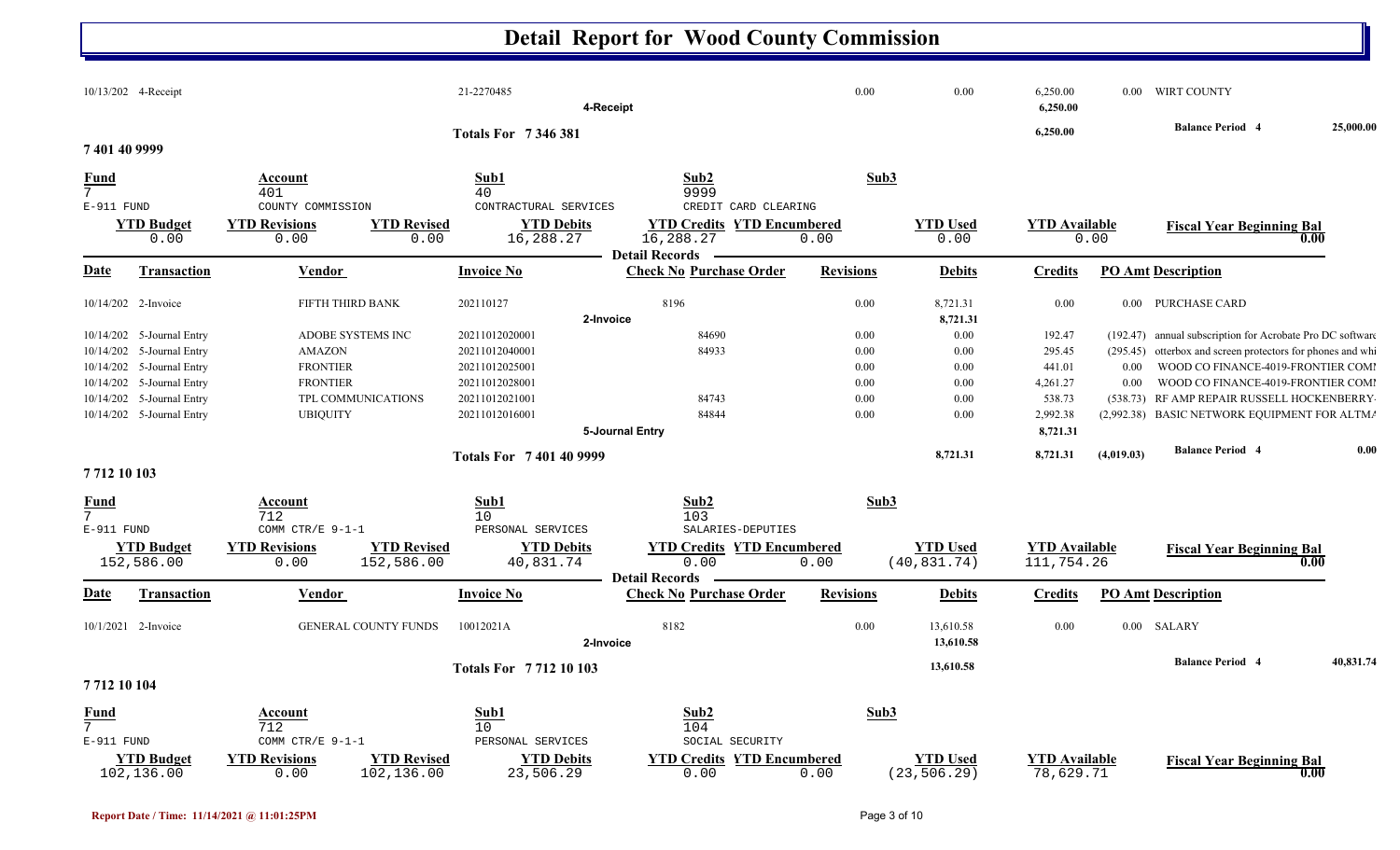|                                             |                                 |                                                                  |                                  | <b>Detail Records</b>                                              |                  |                                  |                                    |                                  |            |
|---------------------------------------------|---------------------------------|------------------------------------------------------------------|----------------------------------|--------------------------------------------------------------------|------------------|----------------------------------|------------------------------------|----------------------------------|------------|
| Date                                        | <b>Transaction</b>              | <b>Vendor</b>                                                    | <b>Invoice No</b>                | <b>Check No Purchase Order</b>                                     | <b>Revisions</b> | <b>Debits</b>                    | <b>Credits</b>                     | <b>PO Amt Description</b>        |            |
|                                             | 10/1/2021 2-Invoice             | <b>GENERAL COUNTY FUNDS</b>                                      | 10012021A                        | 8182<br>2-Invoice                                                  | 0.00             | 7,822.97<br>7,822.97             | 0.00                               | 0.00 SOCIAL SECURITY             |            |
|                                             |                                 |                                                                  | <b>Totals For 771210104</b>      |                                                                    |                  | 7,822.97                         |                                    | <b>Balance Period 4</b>          | 23,506.29  |
| 7712 10 105                                 |                                 |                                                                  |                                  |                                                                    |                  |                                  |                                    |                                  |            |
| Fund<br>$\overline{7}$<br>E-911 FUND        |                                 | Account<br>712<br>COMM CTR/E 9-1-1                               | Sub1<br>10<br>PERSONAL SERVICES  | Sub <sub>2</sub><br>105<br>INSURANCE PREMIUM                       | Sub3             |                                  |                                    |                                  |            |
|                                             | <b>YTD Budget</b><br>445,336.00 | <b>YTD Revisions</b><br><b>YTD Revised</b><br>445,336.00<br>0.00 | <b>YTD Debits</b><br>104,038.14  | <b>YTD Credits YTD Encumbered</b><br>0.00<br><b>Detail Records</b> | 0.00             | <b>YTD Used</b><br>(104, 038.14) | <b>YTD Available</b><br>341,297.86 | <b>Fiscal Year Beginning Bal</b> | 0.00       |
| <u>Date</u>                                 | Transaction                     | <b>Vendor</b>                                                    | <b>Invoice No</b>                | <b>Check No Purchase Order</b>                                     | <b>Revisions</b> | <b>Debits</b>                    | <b>Credits</b>                     | <b>PO Amt Description</b>        |            |
|                                             | 10/1/2021 2-Invoice             | <b>GENERAL COUNTY FUNDS</b>                                      | 10012021A                        | 8182<br>2-Invoice                                                  | 0.00             | 31,996.10<br>31,996.10           | 0.00                               | 0.00 HEALTH INSURANCE            |            |
| 7712 10 106                                 |                                 |                                                                  | <b>Totals For 771210105</b>      |                                                                    |                  | 31,996.10                        |                                    | <b>Balance Period 4</b>          | 104,038.14 |
| <b>Fund</b><br>$\overline{7}$<br>E-911 FUND |                                 | Account<br>712<br>COMM CTR/E 9-1-1                               | Sub1<br>10<br>PERSONAL SERVICES  | Sub2<br>106<br>RETIREMENT                                          | Sub3             |                                  |                                    |                                  |            |
|                                             | <b>YTD Budget</b><br>126,800.00 | <b>YTD Revisions</b><br><b>YTD Revised</b><br>126,800.00<br>0.00 | <b>YTD Debits</b><br>31,236.61   | <b>YTD Credits YTD Encumbered</b><br>0.00<br><b>Detail Records</b> | 0.00             | <b>YTD Used</b><br>(31, 236.61)  | <b>YTD Available</b><br>95,563.39  | <b>Fiscal Year Beginning Bal</b> | 0.00       |
| Date                                        | Transaction                     | <b>Vendor</b>                                                    | <b>Invoice No</b>                | <b>Check No Purchase Order</b>                                     | <b>Revisions</b> | <b>Debits</b>                    | <b>Credits</b>                     | <b>PO Amt Description</b>        |            |
|                                             | 10/1/2021 2-Invoice             | <b>GENERAL COUNTY FUNDS</b>                                      | 10012021A                        | 8182<br>2-Invoice                                                  | 0.00             | 10,560.04<br>10,560.04           | 0.00                               | 0.00 RETIREMENT                  |            |
| 7712 10 108                                 |                                 |                                                                  | <b>Totals For 771210106</b>      |                                                                    |                  | 10.560.04                        |                                    | <b>Balance Period 4</b>          | 31,236.61  |
| Fund<br>$7^{\circ}$<br>E-911 FUND           |                                 | Account<br>712<br>COMM CTR/E 9-1-1                               | Sub1<br>10<br>PERSONAL SERVICES  | Sub2<br>108<br>OVERTIME                                            | Sub3             |                                  |                                    |                                  |            |
|                                             | <b>YTD Budget</b><br>90,000.00  | <b>YTD Revised</b><br><b>YTD Revisions</b><br>0.00<br>90,000.00  | <b>YTD Debits</b><br>23, 227. 79 | <b>YTD Credits YTD Encumbered</b><br>0.00<br><b>Detail Records</b> | 0.00             | <b>YTD Used</b><br>(23, 227.79)  | <b>YTD Available</b><br>66,772.21  | <b>Fiscal Year Beginning Bal</b> | 0.00       |
| Date                                        | <b>Transaction</b>              | <b>Vendor</b>                                                    | <b>Invoice No</b>                | <b>Check No Purchase Order</b>                                     | <b>Revisions</b> | <b>Debits</b>                    | <b>Credits</b>                     | <b>PO Amt Description</b>        |            |
|                                             | 10/1/2021 2-Invoice             | <b>GENERAL COUNTY FUNDS</b>                                      | 10012021A                        | 8182<br>2-Invoice                                                  | 0.00             | 6,892.75<br>6,892.75             | 0.00                               | 0.00 OVERTIME                    |            |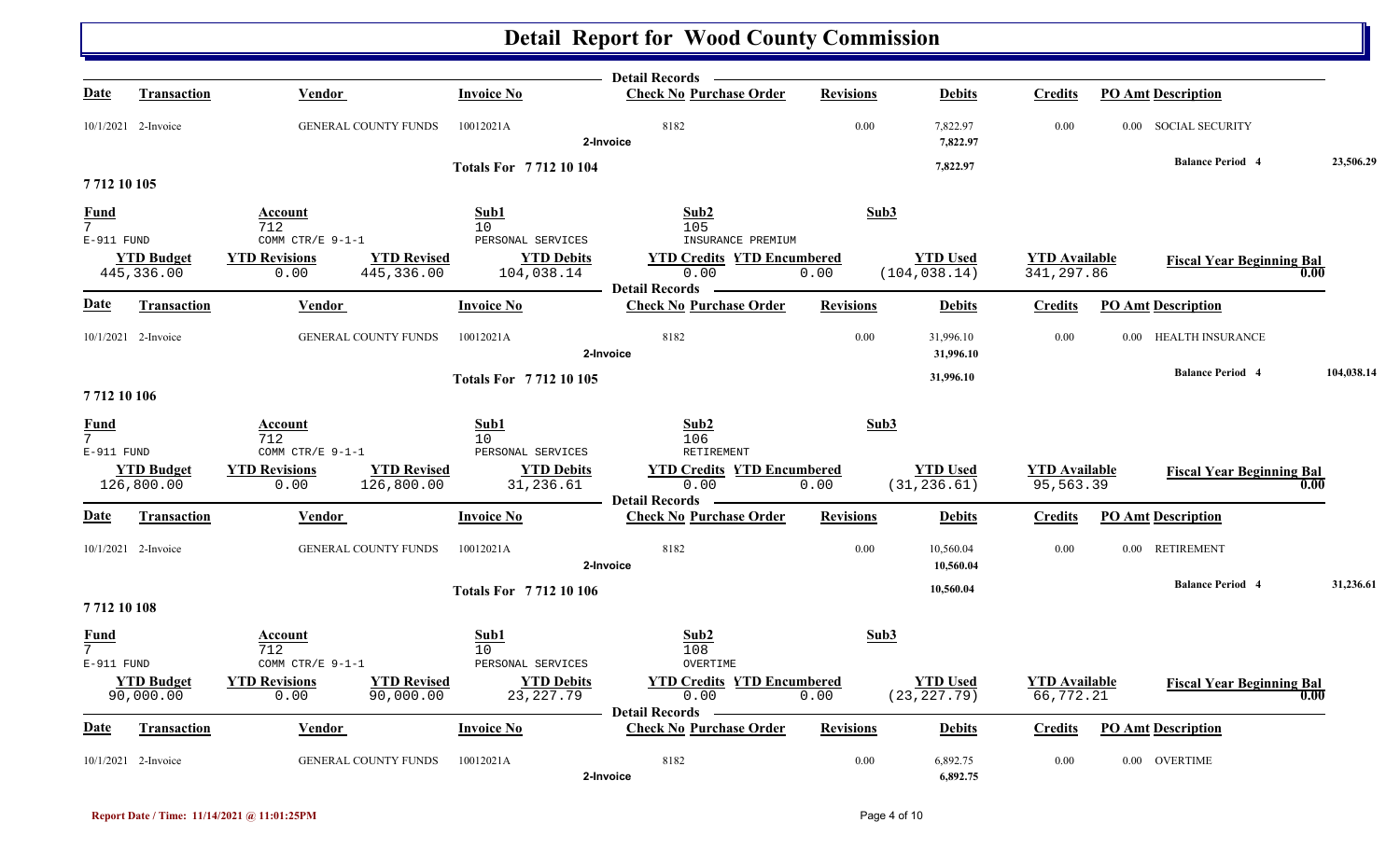|                                             |                                  |                                                  |                                   | <b>Totals For 771210108</b>                          |                                                                                  |                  | 6,892.75                         |                                      | <b>Balance Period 4</b>          |      | 23,227.79  |
|---------------------------------------------|----------------------------------|--------------------------------------------------|-----------------------------------|------------------------------------------------------|----------------------------------------------------------------------------------|------------------|----------------------------------|--------------------------------------|----------------------------------|------|------------|
| 7712 10 109                                 |                                  |                                                  |                                   |                                                      |                                                                                  |                  |                                  |                                      |                                  |      |            |
| <b>Fund</b><br>7 <sup>1</sup>               |                                  | Account<br>712                                   |                                   | Sub1<br>10                                           | Sub2<br>109                                                                      | Sub3             |                                  |                                      |                                  |      |            |
| E-911 FUND                                  | <b>YTD Budget</b><br>67,116.00   | COMM CTR/E 9-1-1<br><b>YTD Revisions</b><br>0.00 | <b>YTD Revised</b><br>67,116.00   | PERSONAL SERVICES<br><b>YTD Debits</b><br>21, 217.73 | EXTRA HELP<br><b>YTD Credits YTD Encumbered</b><br>0.00<br><b>Detail Records</b> | 0.00             | <b>YTD Used</b><br>(21, 217.73)  | <b>YTD Available</b><br>45,898.27    | <b>Fiscal Year Beginning Bal</b> | 0.00 |            |
| Date                                        | <b>Transaction</b>               | Vendor                                           |                                   | <b>Invoice No</b>                                    | <b>Check No Purchase Order</b>                                                   | <b>Revisions</b> | <b>Debits</b>                    | Credits                              | <b>PO Amt Description</b>        |      |            |
|                                             | 10/1/2021 2-Invoice              |                                                  | <b>GENERAL COUNTY FUNDS</b>       | 10012021A                                            | 8182<br>2-Invoice                                                                | 0.00             | 4,328.56<br>4,328.56             | 0.00                                 | 0.00 EXTRA HELP                  |      |            |
|                                             |                                  |                                                  |                                   | <b>Totals For 771210109</b>                          |                                                                                  |                  | 4,328.56                         |                                      | <b>Balance Period 4</b>          |      | 21,217.73  |
| 771210184                                   |                                  |                                                  |                                   |                                                      |                                                                                  |                  |                                  |                                      |                                  |      |            |
| <u>Fund</u><br>$7^{\circ}$<br>E-911 FUND    |                                  | Account<br>712<br>COMM CTR/E 9-1-1               |                                   | Sub1<br>10<br>PERSONAL SERVICES                      | Sub2<br>184<br><b>DISPATCHERS</b>                                                | Sub3             |                                  |                                      |                                  |      |            |
|                                             | <b>YTD Budget</b><br>965, 411.00 | <b>YTD Revisions</b><br>0.00                     | <b>YTD Revised</b><br>965, 411.00 | <b>YTD Debits</b><br>225,933.57                      | <b>YTD Credits YTD Encumbered</b><br>0.00<br><b>Detail Records</b>               | 0.00             | <b>YTD Used</b><br>(225, 933.57) | <b>YTD Available</b><br>739, 477. 43 | <b>Fiscal Year Beginning Bal</b> | 0.00 |            |
| Date                                        | <b>Transaction</b>               | Vendor                                           |                                   | <b>Invoice No</b>                                    | <b>Check No Purchase Order</b>                                                   | <b>Revisions</b> | <b>Debits</b>                    | <b>Credits</b>                       | <b>PO Amt Description</b>        |      |            |
|                                             | 10/1/2021 2-Invoice              |                                                  | <b>GENERAL COUNTY FUNDS</b>       | 10012021A                                            | 8182<br>2-Invoice                                                                | 0.00             | 76,683.70<br>76,683.70           | 0.00                                 | 0.00 DISPATCHERS                 |      |            |
|                                             |                                  |                                                  |                                   | <b>Totals For 771210184</b>                          |                                                                                  |                  | 76,683.70                        |                                      | <b>Balance Period 4</b>          |      | 225,933.57 |
| 7712 10 185                                 |                                  |                                                  |                                   |                                                      |                                                                                  |                  |                                  |                                      |                                  |      |            |
| <b>Fund</b><br>7 <sup>7</sup><br>E-911 FUND |                                  | Account<br>712<br>COMM CTR/E $9-1-1$             |                                   | Sub1<br>10<br>PERSONAL SERVICES                      | Sub2<br>185<br>HOLIDAY PAY                                                       | Sub3             |                                  |                                      |                                  |      |            |
|                                             | <b>YTD Budget</b><br>60,000.00   | <b>YTD Revisions</b><br>0.00                     | <b>YTD Revised</b><br>60,000.00   | <b>YTD Debits</b><br>12,189.49                       | <b>YTD Credits YTD Encumbered</b><br>0.00<br><b>Detail Records</b>               | 0.00             | <b>YTD Used</b><br>(12, 189.49)  | <b>YTD Available</b><br>47,810.51    | <b>Fiscal Year Beginning Bal</b> | 0.00 |            |
| Date                                        | Transaction                      | Vendor                                           |                                   | <b>Invoice No</b>                                    | <b>Check No Purchase Order</b>                                                   | <b>Revisions</b> | <b>Debits</b>                    | Credits                              | <b>PO Amt Description</b>        |      |            |
|                                             | 10/1/2021 2-Invoice              |                                                  | <b>GENERAL COUNTY FUNDS</b>       | 10012021A                                            | 8182<br>2-Invoice                                                                | 0.00             | 5,822.61<br>5,822.61             | 0.00                                 | 0.00 HOLIDAY PAY                 |      |            |
| $= 44.40.844$                               |                                  |                                                  |                                   | <b>Totals For 771210185</b>                          |                                                                                  |                  | 5,822.61                         |                                      | <b>Balance Period 4</b>          |      | 12,189.49  |

**7 712 40 211**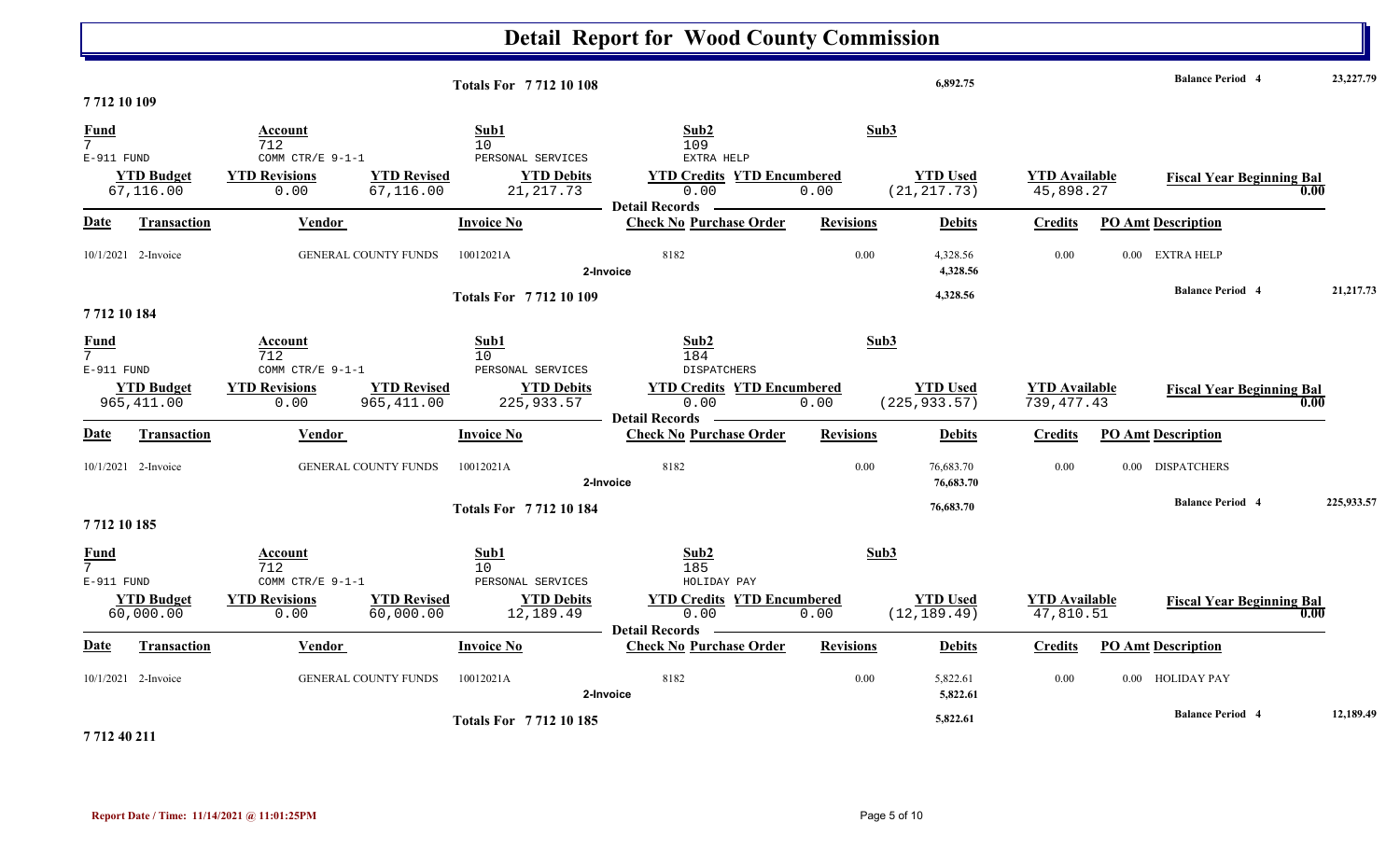| <b>Fund</b><br>$7\overline{ }$<br>E-911 FUND |                                                  | Account<br>712<br>COMM CTR/E 9-1-1                           | Sub1<br>40                               | Sub2<br>211<br><b>TELEPHONES</b><br>CONTRACTURAL SERVICES                                                          | Sub3             |                                      |                                   |                  |                                                    |          |
|----------------------------------------------|--------------------------------------------------|--------------------------------------------------------------|------------------------------------------|--------------------------------------------------------------------------------------------------------------------|------------------|--------------------------------------|-----------------------------------|------------------|----------------------------------------------------|----------|
|                                              | <b>YTD Budget</b><br>75,000.00                   | <b>YTD Revisions</b><br>0.00                                 | <b>YTD Revised</b><br>75,000.00          | <b>YTD Debits</b><br><b>YTD Credits YTD Encumbered</b><br>6,760.53<br>0.00                                         | 0.00             | <b>YTD Used</b><br>(6, 760.53)       | <b>YTD Available</b><br>68,239.47 |                  | <b>Fiscal Year Beginning Bal</b><br>0.00           |          |
| Date                                         | <b>Transaction</b>                               | Vendor                                                       | Invoice No                               | <b>Detail Records</b><br><b>Check No Purchase Order</b>                                                            | <b>Revisions</b> | <b>Debits</b>                        | <b>Credits</b>                    |                  | <b>PO Amt Description</b>                          |          |
|                                              | 10/7/2021 2-Invoice<br>10/15/202 2-Invoice       | <b>AT&amp;T MOBILITY</b><br><b>VERIZON WIRELESS</b>          | 102021<br>9889418995                     | 8191<br>8200                                                                                                       | 0.00<br>0.00     | 459.33<br>156.98                     | 0.00<br>0.00                      | 0.00<br>0.00     | 287283648718<br>221938858-00001                    |          |
|                                              | 10/26/202 2-Invoice<br>10/14/202 5-Journal Entry | <b>AT&amp;T MOBILITY</b><br><b>FRONTIER</b>                  | X10132021<br>20211012025001              | 8205<br>2-Invoice                                                                                                  | 0.00<br>0.00     | 1,144.01<br>1,760.32<br>441.01       | 0.00<br>0.00                      | $0.00\,$<br>0.00 | 287283648718<br>WOOD CO FINANCE-4019-FRONTIER COMI |          |
|                                              |                                                  |                                                              | Totals For 7712 40 211                   | 5-Journal Entry                                                                                                    |                  | 441.01<br>2,201.33                   |                                   |                  | <b>Balance Period 4</b>                            | 6,760.53 |
|                                              | 7712 40 213 1314                                 |                                                              |                                          |                                                                                                                    |                  |                                      |                                   |                  |                                                    |          |
| <b>Fund</b><br>$\overline{7}$<br>E-911 FUND  |                                                  | Account<br>712<br>COMM CTR/E 9-1-1                           | Sub1<br>40                               | Sub2<br>213<br>CONTRACTURAL SERVICES<br>UTILITIES                                                                  | Sub3<br>1314     | GAS E-911 BLDG                       |                                   |                  |                                                    |          |
|                                              | <b>YTD Budget</b><br>2,200.00                    | <b>YTD Revisions</b><br>0.00                                 | <b>YTD Revised</b><br>2,200.00           | <b>YTD Debits</b><br><b>YTD Credits YTD Encumbered</b><br>678.76<br>0.00                                           | 0.00             | <b>YTD Used</b><br>(678.76)          | <b>YTD Available</b><br>1,521.24  |                  | <b>Fiscal Year Beginning Bal</b><br>0.00           |          |
| Date                                         | <b>Transaction</b>                               | Vendor                                                       | <b>Invoice No</b>                        | <b>Detail Records</b><br><b>Check No Purchase Order</b>                                                            | <b>Revisions</b> | <b>Debits</b>                        | Credits                           |                  | <b>PO Amt Description</b>                          |          |
|                                              | 10/26/202 2-Invoice<br>10/26/202 2-Invoice       | <b>DOMINION HOPE</b><br><b>DOMINION HOPE</b>                 | 11012021<br>11012021                     | 8206<br>8206<br>2-Invoice                                                                                          | 0.00<br>0.00     | 28.00<br>17.61<br>45.61              | 0.00<br>0.00                      | 0.00             | 2 1800 0665 3628<br>0.00 2 1800 1624 0131          |          |
|                                              |                                                  |                                                              |                                          | Totals For 7712 40 213 1314                                                                                        |                  | 45.61                                |                                   |                  | <b>Balance Period 4</b>                            | 678.76   |
|                                              | 7712 40 213 1325                                 |                                                              |                                          |                                                                                                                    |                  |                                      |                                   |                  |                                                    |          |
| Fund<br>$7\overline{ }$<br>$E-911$ FUND      | <b>YTD</b> Budget                                | Account<br>712<br>COMM CTR/E $9-1-1$<br><b>YTD Revisions</b> | Sub1<br>40<br><b>YTD Revised</b>         | Sub2<br>213<br>CONTRACTURAL SERVICES<br><b>UTILITIES</b><br><b>YTD Debits</b><br><b>YTD Credits YTD Encumbered</b> | Sub3<br>1325     | ELECT. E-911 BLDG<br><b>YTD Used</b> | <b>YTD</b> Available              |                  | <b>Fiscal Year Beginning Bal</b>                   |          |
|                                              | 17,000.00                                        | 0.00                                                         | 17,000.00                                | 7,081.32<br>0.00<br><b>Detail Records</b>                                                                          | 0.00             | (7,081.32)                           | 9,918.68                          |                  | 0.00                                               |          |
| Date                                         | Transaction                                      | <b>Vendor</b>                                                | <b>Invoice No</b>                        | <b>Check No Purchase Order</b>                                                                                     | <b>Revisions</b> | <b>Debits</b>                        | Credits                           |                  | <b>PO Amt Description</b>                          |          |
|                                              | 10/1/2021 2-Invoice                              |                                                              | <b>GENERAL COUNTY FUNDS</b><br>10012021A | 8182<br>2-Invoice                                                                                                  | 0.00             | 2,381.90<br>2,381.90                 | 0.00                              | 0.00             | UTILITIES MON POWER                                |          |
|                                              |                                                  |                                                              |                                          | Totals For 7712 40 213 1325                                                                                        |                  | 2,381.90                             |                                   |                  | <b>Balance Period 4</b>                            | 7,081.32 |

#### **7 712 40 216 1612**

l,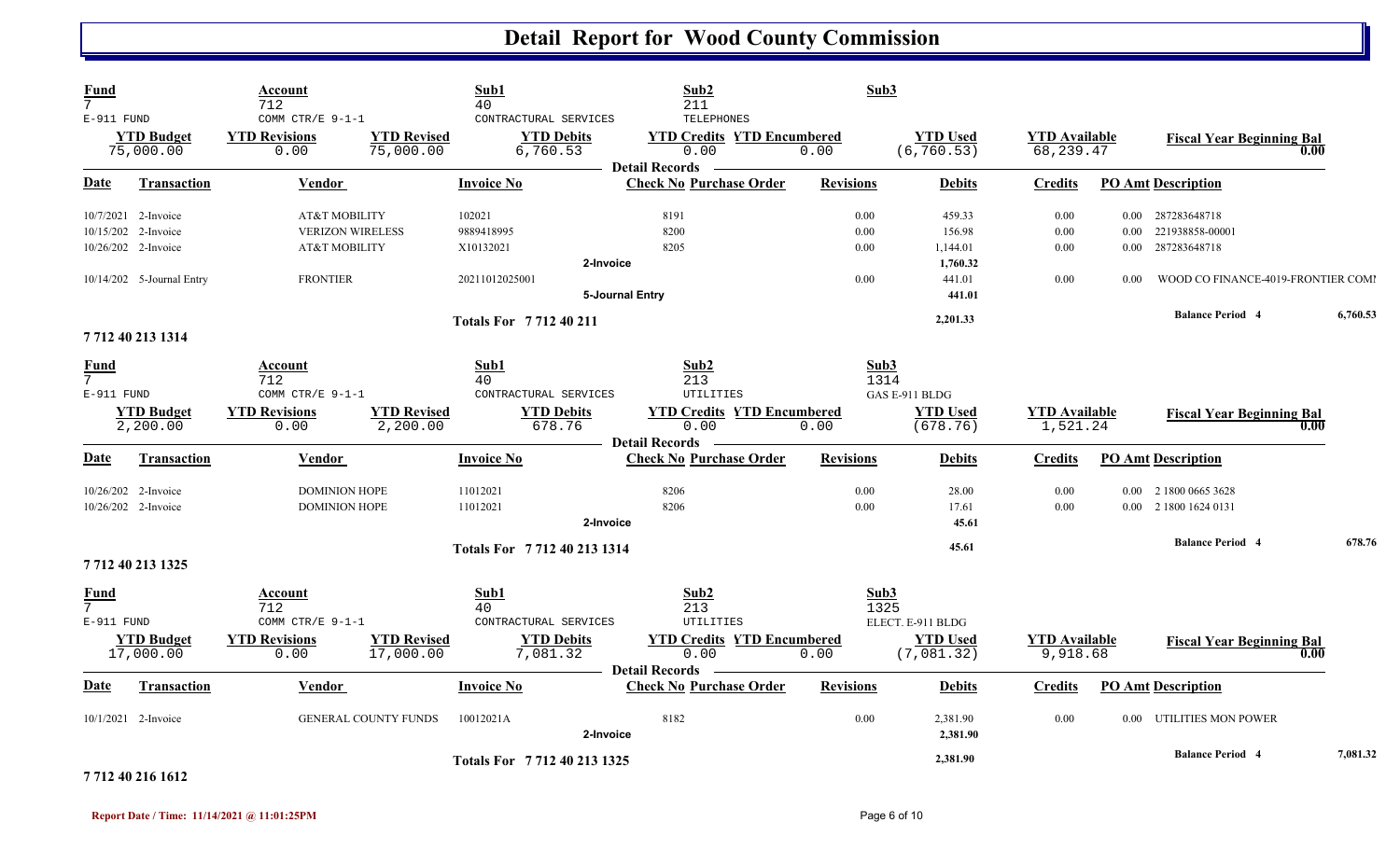| Fund<br>7               |                                          | Account<br>712                                   |                                      | Sub1<br>40                                              | Sub2<br>216                                                                          | Sub3<br>1612      |                                 |                                   |           |                                                              |           |
|-------------------------|------------------------------------------|--------------------------------------------------|--------------------------------------|---------------------------------------------------------|--------------------------------------------------------------------------------------|-------------------|---------------------------------|-----------------------------------|-----------|--------------------------------------------------------------|-----------|
| E-911 FUND              | <b>YTD Budget</b><br>65,000.00           | COMM CTR/E 9-1-1<br><b>YTD Revisions</b><br>0.00 | <b>YTD Revised</b><br>65,000.00      | CONTRACTURAL SERVICES<br><b>YTD Debits</b><br>14,555.25 | M&R -EQUIPMENT<br><b>YTD Credits YTD Encumbered</b><br>0.00<br><b>Detail Records</b> | E-911<br>6,445.18 | <b>YTD Used</b><br>(14, 555.25) | <b>YTD</b> Available<br>43,999.57 |           | <b>Fiscal Year Beginning Bal</b><br>0.00                     |           |
| <u>Date</u>             | <b>Transaction</b>                       | <b>Vendor</b>                                    |                                      | <b>Invoice No</b>                                       | <b>Check No Purchase Order</b>                                                       | <b>Revisions</b>  | <b>Debits</b>                   | <b>Credits</b>                    |           | <b>PO Amt Description</b>                                    |           |
| 10/7/2021               | 1-Purchase Order                         | <b>AMAZON</b>                                    |                                      |                                                         | 84933                                                                                | 0.00              | 0.00                            | 0.00                              | 295.45    | otterbox and screen protectors for phones and whi            |           |
| 10/25/202               | 1-Purchase Order                         | CALL ONE                                         |                                      |                                                         | 85000                                                                                | 0.00              | 0.00                            | 0.00                              | 640.00    | Plantronics EncorePro HW510 headsets                         |           |
| 10/25/202               | 1-Purchase Order                         | <b>DOUBLE RADIUS</b>                             |                                      |                                                         | 85001                                                                                | 0.00              | 0.00                            | 0.00                              | 1,470.24  | Ubiquiti Air Fiber 5XHD PTP LTU                              |           |
|                         | 10/25/202 1-Purchase Order               | <b>DOUBLE RADIUS</b>                             |                                      |                                                         | 85001                                                                                | 0.00              | 0.00                            | 0.00                              | 1,356.00  | Ubiquiti Air Fiber Dish 5GHz, 24dBi, Slant 45                |           |
|                         | 10/25/202 1-Purchase Order               | <b>DOUBLE RADIUS</b>                             |                                      |                                                         | 85001                                                                                | 0.00              | 0.00                            | 0.00                              | 1,135.95  | Ubiquiti Edge Switch 24 port, 250W                           |           |
| 10/25/202               | 1-Purchase Order                         | <b>DOUBLE RADIUS</b>                             |                                      |                                                         | 85001                                                                                | 0.00              | 0.00                            | 0.00                              | 376.72    | Ubiquiti Edge Switch 8 port 150W                             |           |
|                         | 10/25/202 1-Purchase Order               | <b>DOUBLE RADIUS</b>                             |                                      |                                                         | 85001                                                                                | 0.00              | 0.00                            | 0.00                              | 660.35    | <b>UPS</b> Ground                                            |           |
|                         |                                          |                                                  |                                      |                                                         | 1-Purchase Order                                                                     |                   |                                 |                                   |           |                                                              |           |
|                         | 10/25/202 1-Purchase Order Pending Peard |                                                  | LOWE'S COMPANIES, INC.               |                                                         | 85002                                                                                | 0.00              | 0.00                            | 0.00                              | 500.00    | Weedeater and blower for tower sites                         |           |
|                         |                                          |                                                  |                                      |                                                         | 1-Purchase Order Pe                                                                  |                   |                                 |                                   |           |                                                              |           |
|                         | 10/7/2021 2-Invoice                      | <b>BATTERIES DIRECT</b>                          |                                      | 175451                                                  | 8192<br>84895                                                                        | 0.00              | 14.95                           | 0.00                              |           | (14.95) BW 645 BRIGHT WAY                                    |           |
|                         | 10/19/202 2-Invoice                      |                                                  | UNITED REFRIGERATION INC 81333936-00 |                                                         | 8203<br>84890                                                                        | 0.00              | 1,436.07                        | 0.00                              |           | (1,436.07) AIR CONDITIONING COMPRESSOR                       |           |
|                         |                                          |                                                  |                                      | 2-Invoice                                               |                                                                                      |                   | 1,451.02                        |                                   |           |                                                              |           |
|                         | $10/14/202$ 5-Journal Entry              | <b>AMAZON</b>                                    |                                      | 20211012040001                                          | 84933                                                                                | 0.00              | 295.45                          | 0.00                              |           | (295.45) otterbox and screen protectors for phones and while |           |
|                         | 10/14/202 5-Journal Entry                | <b>UBIQUITY</b>                                  |                                      | 20211012016001                                          | 84844                                                                                | 0.00              | 2,992.38                        | 0.00                              |           | (2,992.38) BASIC NETWORK EQUIPMENT FOR ALTMA                 |           |
|                         |                                          |                                                  |                                      |                                                         | 5-Journal Entry                                                                      |                   | 3,287.83                        |                                   |           |                                                              |           |
|                         |                                          |                                                  |                                      | Totals For 7712 40 216 1612                             |                                                                                      |                   | 4,738.85                        |                                   | 1,695.86  | <b>Balance Period 4</b>                                      | 14,555.25 |
| 771240217               |                                          |                                                  |                                      |                                                         |                                                                                      |                   |                                 |                                   |           |                                                              |           |
| Fund<br>7<br>E-911 FUND |                                          | Account<br>712<br>COMM CTR/E 9-1-1               |                                      | Sub1<br>40<br>CONTRACTURAL SERVICES                     | Sub2<br>217<br>M&R-AUTOS & TRUCKS                                                    | Sub3              |                                 |                                   |           |                                                              |           |
|                         | <b>YTD Budget</b>                        | <b>YTD Revisions</b>                             | <b>YTD Revised</b>                   | <b>YTD Debits</b>                                       | <b>YTD Credits YTD Encumbered</b>                                                    |                   | <b>YTD Used</b>                 | <b>YTD Available</b>              |           | <b>Fiscal Year Beginning Bal</b>                             |           |
|                         | 5,000.00                                 | 0.00                                             | 5,000.00                             | 4,845.24                                                | 0.00                                                                                 | 63.43             | (4, 845.24)                     |                                   | 91.33     | 0.00                                                         |           |
| Date                    | Transaction                              | Vendor                                           |                                      | <b>Invoice No</b>                                       | <b>Detail Records</b><br><b>Check No Purchase Order</b>                              | <b>Revisions</b>  | <b>Debits</b>                   | <b>Credits</b>                    |           | <b>PO Amt Description</b>                                    |           |
| 10/4/2021               | 1-Purchase Order                         | <b>ADVANCE AUTO PARTS</b>                        |                                      |                                                         | 84927                                                                                | 0.00              | 0.00                            | 0.00                              | 47.94 oil |                                                              |           |
| 10/4/2021               | 1-Purchase Order                         | <b>ADVANCE AUTO PARTS</b>                        |                                      |                                                         | 84927                                                                                | 0.00              | 0.00                            | 0.00                              | 14.99     | filter Woodyard's vehicle                                    |           |
|                         |                                          |                                                  |                                      |                                                         | 1-Purchase Order                                                                     |                   |                                 |                                   |           |                                                              |           |
| 771210021               |                                          |                                                  |                                      | <b>Totals For 771240217</b>                             |                                                                                      |                   |                                 |                                   | 62.93     | <b>Balance Period 4</b>                                      | 4,845.24  |

**7 712 40 221**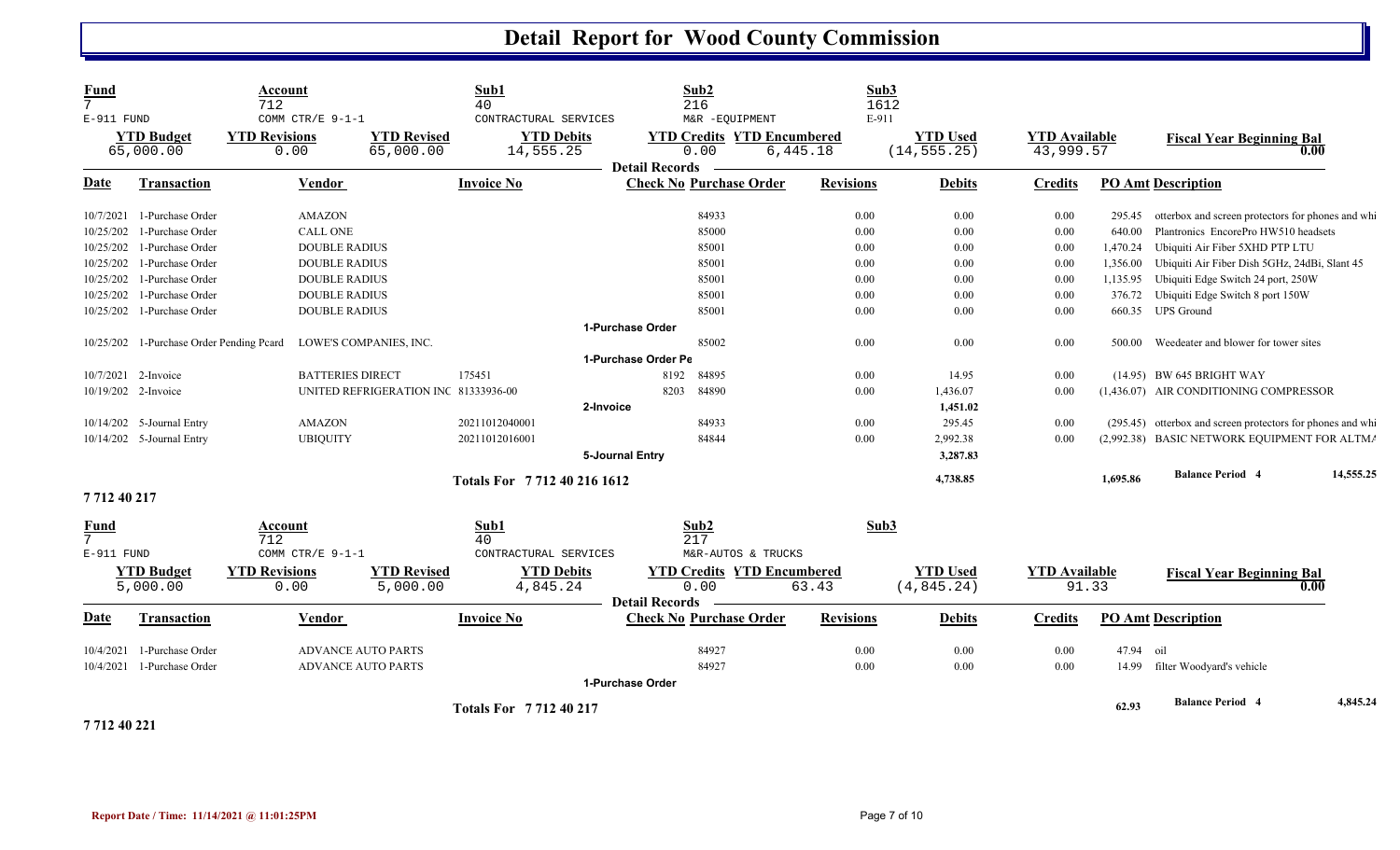| <b>Fund</b><br>7<br>E-911 FUND      |                                                                    | Account<br>712<br>COMM CTR/E 9-1-1             |                                                                                             | Sub1<br>40<br>CONTRACTURAL SERVICES |                       | Sub2<br>221<br>TRAINING & EDUCATION                    | Sub3                 |                                 |                                   |                                    |                                                                                                                                         |
|-------------------------------------|--------------------------------------------------------------------|------------------------------------------------|---------------------------------------------------------------------------------------------|-------------------------------------|-----------------------|--------------------------------------------------------|----------------------|---------------------------------|-----------------------------------|------------------------------------|-----------------------------------------------------------------------------------------------------------------------------------------|
|                                     | <b>YTD</b> Budget<br>25,000.00                                     | <b>YTD Revisions</b><br>0.00                   | <b>YTD Revised</b><br>25,000.00                                                             | <b>YTD Debits</b><br>2,739.85       | <b>Detail Records</b> | <b>YTD Credits YTD Encumbered</b><br>0.00              | 2,366.16             | <b>YTD Used</b><br>(2, 739.85)  | <b>YTD</b> Available<br>19,893.99 |                                    | <b>Fiscal Year Beginning Bal</b><br>0.00                                                                                                |
| Date                                | <b>Transaction</b>                                                 | Vendor                                         |                                                                                             | <b>Invoice No</b>                   |                       | <b>Check No Purchase Order</b>                         | <b>Revisions</b>     | <b>Debits</b>                   | <b>Credits</b>                    |                                    | <b>PO Amt Description</b>                                                                                                               |
|                                     | 10/28/202 1-Purchase Order                                         | APCO INTERNATIONAL                             |                                                                                             |                                     | 1-Purchase Order      | 85020                                                  | 0.00                 | 0.00                            | 0.00                              | 90.00                              | EMD RECERT - C.BARKER, B.KUHL                                                                                                           |
| 10/5/2021 2-Invoice                 |                                                                    | <b>FLEENOR CARL AARON</b>                      |                                                                                             | 09082021<br>2-Invoice               | 8184                  |                                                        | 0.00                 | 285.95<br>285.95                | 0.00                              | 0.00                               | <b>TRAINING REIMBURSE</b>                                                                                                               |
| 771240230                           |                                                                    |                                                |                                                                                             | <b>Totals For 771240221</b>         |                       |                                                        |                      | 285.95                          |                                   | 90.00                              | <b>Balance Period 4</b><br>2,739.85                                                                                                     |
| <u>Fund</u><br>7<br>E-911 FUND      |                                                                    | Account<br>712<br>COMM CTR/E 9-1-1             |                                                                                             | Sub1<br>40<br>CONTRACTURAL SERVICES |                       | Sub2<br>230<br>CONTRACTED SERVICES                     | Sub3                 |                                 |                                   |                                    |                                                                                                                                         |
|                                     | <b>YTD Budget</b><br>175,000.00                                    | <b>YTD Revisions</b><br>0.00                   | <b>YTD Revised</b><br>175,000.00                                                            | <b>YTD Debits</b><br>60,030.34      | <b>Detail Records</b> | <b>YTD Credits YTD Encumbered</b><br>0.00<br>71,875.72 |                      | <b>YTD Used</b><br>(60, 030.34) | <b>YTD</b> Available<br>43,093.94 |                                    | <b>Fiscal Year Beginning Bal</b><br>0.00                                                                                                |
| Date                                | <b>Transaction</b>                                                 | Vendor                                         |                                                                                             | <b>Invoice No</b>                   |                       | <b>Check No Purchase Order</b>                         | <b>Revisions</b>     | <b>Debits</b>                   | <b>Credits</b>                    |                                    | <b>PO Amt Description</b>                                                                                                               |
| 10/4/2021<br>10/4/2021              | 1-Purchase Order<br>1-Purchase Order                               |                                                | <b>INTRADO LIFE &amp; SAFETY SOI</b><br><b>INTRADO LIFE &amp; SAFETY SOI</b>                |                                     |                       | 84985<br>84985                                         | 0.00<br>0.00         | 0.00<br>0.00                    | 0.00<br>0.00                      | 11,025.00<br>4,498.20              | Maint. renewal software sub quote 68628<br>software protection & remote tech support                                                    |
| 10/4/2021<br>10/4/2021<br>10/7/2021 | 1-Purchase Order<br>1-Purchase Order<br>1-Purchase Order           | <b>EVERBRIDGE INC</b>                          | <b>INTRADO LIFE &amp; SAFETY, INC</b><br>INTRADO LIFE & SAFETY, iNC                         |                                     |                       | 84924<br>84924<br>84935                                | 0.00<br>0.00<br>0.00 | 0.00<br>0.00<br>0.00            | 0.00<br>0.00<br>0.00              | 11,025.00<br>4,498.20<br>19,586.30 | Maint renewal software sub quote 68628<br>Software Protection & remote tech support<br>Mass Notification Base Tier 3 annual renewal     |
| 10/7/2021<br>10/7/2021              | 1-Purchase Order<br>1-Purchase Order                               | <b>EVERBRIDGE INC</b><br><b>FERRELLGAS</b>     |                                                                                             |                                     |                       | 84935<br>84939                                         | 0.00<br>0.00         | 0.00<br>0.00                    | 0.00<br>0.00                      | 2,937.96<br>40.00                  | Smart Weather Alerting Tier 3 annual renewal<br>propane fuel for Williamstown tower                                                     |
| 10/14/202                           | 1-Purchase Order<br>10/14/202 1-Purchase Order                     | <b>CINTAS CORPORATION</b>                      | RELIANT POWER MANAGEM                                                                       |                                     |                       | 84958<br>84967                                         | 0.00<br>0.00         | 0.00<br>0.00                    | 0.00<br>0.00                      | 52.13<br>4,543.00                  | misc medical supplies<br>Gen prevent maint; changed oil & filter, replaced                                                              |
| 10/14/202<br>10/25/202              | 10/14/202 1-Purchase Order<br>1-Purchase Order<br>1-Purchase Order | <b>SEGRA</b>                                   | WV ENHANCED 9-1-1 COUNC.<br><b>INTRADO LIFE &amp; SAFETY, INC</b>                           |                                     |                       | 84965<br>84966<br>84998                                | 0.00<br>0.00<br>0.00 | 0.00<br>0.00<br>0.00            | 0.00<br>0.00<br>0.00              | 750.00<br>341.22<br>3,900.00       | DDoS, dedicated Int Access b/w 200 mbps Ip Ser<br>nexTest Ann fee 21/22 WEAPON recert online so<br>ATXTARF2-TXT29-1-1 AIRBUS INT ANN RE |
|                                     | 10/25/202 1-Purchase Order                                         |                                                | <b>INTRADO LIFE &amp; SAFETY, INC</b>                                                       |                                     | 1-Purchase Order      | 84998                                                  | 0.00                 | 0.00                            | 0.00                              | 1,800.00                           | P10062-ITS SERV YR 2                                                                                                                    |
|                                     | 10/5/2021 2-Invoice<br>10/5/2021 2-Invoice<br>10/5/2021 2-Invoice  | <b>CINTAS CORPORATION</b><br><b>SUDDENLINK</b> | PURE WATER PARTNERS                                                                         | 5076021291<br>838826<br>10212021    | 8183<br>8186<br>8189  | 84898                                                  | 0.00<br>0.00<br>0.00 | 56.81<br>58.00<br>260.77        | 0.00<br>0.00<br>0.00              | $0.00\,$<br>$0.00\,$               | (56.81) MISC MEDICAL SUPPLIES<br>ACCT 14873<br>07712-101179-01-3                                                                        |
| 10/7/2021                           | 10/5/2021 2-Invoice<br>10/5/2021 2-Invoice<br>2-Invoice            |                                                | TIANO-KNOPP ASSOC., INC.<br>TIANO-KNOPP ASSOC., INC.<br>COMPUTER PROJECTS OF ILL 21-09-84ME | 09122021-911<br>09132021            | 8190<br>8190<br>8193  | 84891<br>84897<br>84907                                | 0.00<br>0.00<br>0.00 | 500.00<br>1,500.00<br>720.00    | 0.00<br>0.00<br>0.00              | (720.00)                           | (500.00) CARES ACT REPORT & SUBMISSION FOR A<br>(1,500.00) GRANT NO. EMW-2018-PU-00140<br>ANNUAL OPEN FOX MESSENGER LICENSE             |
| 10/7/2021 2-Invoice                 |                                                                    |                                                | DONNELLON MCCARTHY EN 453636854                                                             |                                     | 8194                  |                                                        | 0.00                 | 196.71                          | 0.00                              |                                    | 0.00 TOSHIBA                                                                                                                            |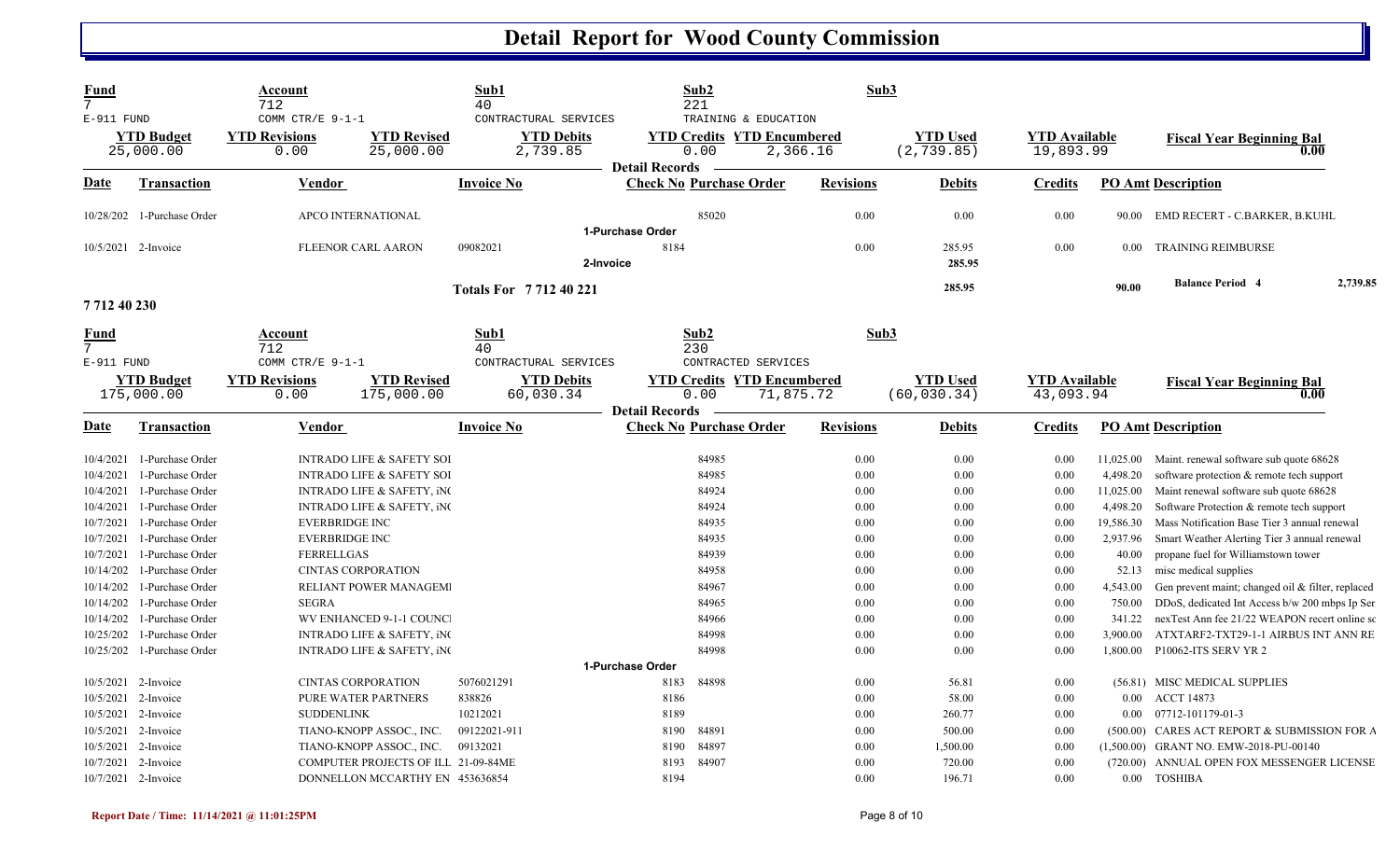| 7 712 55 341          |                             |                                  |                             |                 |       |      |           |      |           |                                                                |
|-----------------------|-----------------------------|----------------------------------|-----------------------------|-----------------|-------|------|-----------|------|-----------|----------------------------------------------------------------|
|                       |                             |                                  | <b>Totals For 771240230</b> |                 |       |      | 14,445.11 |      | 56,472.65 | <b>Balance Period 4</b><br>60,030.34                           |
|                       |                             |                                  |                             | 5-Journal Entry |       |      | 4,992.47  |      |           |                                                                |
|                       | 10/14/202 5-Journal Entry   | TPL COMMUNICATIONS               | 20211012021001              |                 | 84743 | 0.00 | 538.73    | 0.00 |           | (538.73) RF AMP REPAIR RUSSELL HOCKENBERRY                     |
|                       | 10/14/202 5-Journal Entry   | <b>FRONTIER</b>                  | 20211012028001              |                 |       | 0.00 | 4,261.27  | 0.00 | 0.00      | WOOD CO FINANCE-4019-FRONTIER COMI                             |
|                       | $10/14/202$ 5-Journal Entry | ADOBE SYSTEMS INC                | 20211012020001              |                 | 84690 | 0.00 | 192.47    | 0.00 | (192.47)  | annual subscription for Acrobate Pro DC software               |
|                       |                             |                                  |                             | 2-Invoice       |       |      | 9,452.64  |      |           |                                                                |
| 10/26/202 2-Invoice   |                             | WV DRUG TESTING LABORA' 08042021 |                             | 8207            | 84763 | 0.00 | 20.00     | 0.00 |           | (20.00) pre-employment drug screen for Jamie Smith             |
| $10/26/202$ 2-Invoice |                             | WV DRUG TESTING LABORA' 08042021 |                             | 8207            | 84764 | 0.00 | 20.00     | 0.00 |           | (20.00) pre-employemnt drug screen for Sara Merrill            |
| 10/26/202 2-Invoice   |                             | WV DRUG TESTING LABORA' 08042021 |                             | 8207            |       | 0.00 | 20.00     | 0.00 | $0.00 -$  | DRUD SCR SALISBURY                                             |
| 10/19/202 2-Invoice   |                             | WV ENHANCED 9-1-1 COUNC 10082021 |                             | 8204            | 84966 | 0.00 | 341.22    | 0.00 |           | (341.22) nexTest Ann fee 21/22 WEAPON recert online so         |
| 10/19/202 2-Invoice   |                             | <b>RELIANT POWER MANAGEM 317</b> |                             | 8202            | 84967 | 0.00 | 4,543.00  | 0.00 |           | $(4,543.00)$ Gen prevent maint; changed oil & filter, replaced |
| 10/19/202 2-Invoice   |                             | <b>CINTAS CORPORATION</b>        | 5079670868                  | 8201            | 84958 | 0.00 | 52.13     | 0.00 |           | $(52.13)$ misc medical supplies                                |
| $10/15/202$ 2-Invoice |                             | T&S LAWN-LANDSCAPE INC 9004      |                             | 8199            |       | 0.00 | 265.00    | 0.00 | $0.00 -$  | MOW/WEED                                                       |
| $10/15/202$ 2-Invoice |                             | LAMP PESTPROOF                   | 404492                      | 8198            |       | 0.00 | 75.00     | 0.00 |           | 0.00 CUST 26329                                                |
| 10/15/202 2-Invoice   |                             | <b>FERRELLGAS</b>                | RNT8928879                  | 8197            | 84939 | 0.00 | 40.00     | 0.00 |           | (40.00) propane fuel for Williamstown tower                    |
| 10/7/2021 2-Invoice   |                             | <b>SEGRA</b>                     | 09272021                    | 8195            |       | 0.00 | 784.00    | 0.00 | $0.00 -$  | 400427739                                                      |

| Fund         |                     | Account               |                        | Sub1                        |                   | Sub2                              |                     | Sub3             |                 |                      |          |                                                       |          |
|--------------|---------------------|-----------------------|------------------------|-----------------------------|-------------------|-----------------------------------|---------------------|------------------|-----------------|----------------------|----------|-------------------------------------------------------|----------|
| $7^{\circ}$  |                     | 712                   |                        | 55                          |                   | 341                               |                     |                  |                 |                      |          |                                                       |          |
| E-911 FUND   |                     | COMM CTR/E 9-1-1      |                        | COMMODITIES                 |                   |                                   | SUPPLIES/MATERIALS  |                  |                 |                      |          |                                                       |          |
|              | <b>YTD Budget</b>   | <b>YTD Revisions</b>  | <b>YTD Revised</b>     |                             | <b>YTD Debits</b> | <b>YTD Credits YTD Encumbered</b> |                     |                  | <b>YTD Used</b> | <b>YTD Available</b> |          | <b>Fiscal Year Beginning Bal</b>                      |          |
|              | 10,000.00           | 0.00                  | 10,000.00              | 3,074.96                    |                   | 0.00                              | 1,343.87            |                  | (3,074.96)      | 5,581.17             |          |                                                       | 0.00     |
|              |                     |                       |                        |                             |                   | <b>Detail Records</b>             |                     |                  |                 |                      |          |                                                       |          |
| <b>Date</b>  | Transaction         | Vendor                |                        | <b>Invoice No</b>           |                   | <b>Check No Purchase Order</b>    |                     | <b>Revisions</b> | <b>Debits</b>   | <b>Credits</b>       |          | <b>PO Amt Description</b>                             |          |
| 10/14/202    | 1-Purchase Order    | <b>SAM'S CLUB</b>     |                        |                             |                   | 84952                             |                     | 0.00             | 0.00            | 0.00                 | 150.00   | coffee, creamer, misc office supplies, candy for M    |          |
| 10/14/202    | 1-Purchase Order    | <b>STATIONERS INC</b> |                        |                             |                   | 84953                             |                     | 0.00             | 0.00            | 0.00                 | 275.00   | badge reels, manilla folders, paper clips, pens, file |          |
| 10/21/202    | 1-Purchase Order    | DUNKIN DONUTS         |                        |                             |                   | 84990                             |                     | 0.00             | 0.00            | 0.00                 | 27.87    | donuts for training class                             |          |
| 10/21/202    | 1-Purchase Order    |                       | NOE OFFICE EQUIPMENT   |                             |                   | 84993                             |                     | 0.00             | 0.00            | 0.00                 | 115.00   | Lexmark XM3150 toner cart NOE 2322                    |          |
| 10/25/202    | 1-Purchase Order    |                       | PARKERSBURG NEWS & SEN |                             |                   | 85005                             |                     | 0.00             | 0.00            | 0.00                 | 255.00   | Newspaper annual subscription                         |          |
|              |                     |                       |                        |                             | 1-Purchase Order  |                                   |                     |                  |                 |                      |          |                                                       |          |
|              | 10/5/2021 2-Invoice | <b>JANI-SOURCE</b>    |                        | 58249                       |                   | 84896<br>8185                     |                     | 0.00             | 202.42          | 0.00                 |          | (202.42) C-FOLD TOWELS; PAPER TOWELS; URINAI          |          |
|              | 10/5/2021 2-Invoice | WILLIAM M. SHOOK      |                        | 10052021                    |                   | 8187                              |                     | 0.00             | 59.56           | 0.00                 | $0.00\,$ | <b>BELLEVILLE HOMECOMING</b>                          |          |
|              |                     |                       |                        |                             | 2-Invoice         |                                   |                     |                  | 261.98          |                      |          |                                                       |          |
|              |                     |                       |                        | <b>Totals For 771255341</b> |                   |                                   |                     |                  | 261.98          |                      | 620.45   | <b>Balance Period 4</b>                               | 3,074.96 |
| 771255343    |                     |                       |                        |                             |                   |                                   |                     |                  |                 |                      |          |                                                       |          |
| <b>Fund</b>  |                     | Account               |                        | Sub1                        |                   | Sub2                              |                     | Sub3             |                 |                      |          |                                                       |          |
| $7^{\circ}$  |                     | 712                   |                        | 55                          |                   | 343                               |                     |                  |                 |                      |          |                                                       |          |
| $E-911$ FUND |                     | COMM CTR/E 9-1-1      |                        | COMMODITIES                 |                   |                                   | AUTOMOBILE SUPPLIES |                  |                 |                      |          |                                                       |          |

| L-JII FUND |                    | COMM CIR/E J-I-I     |                         | CUMMUDIIILO       |                                | RUIUMUBILE SUPPLIES               |                 |                      |                                  |
|------------|--------------------|----------------------|-------------------------|-------------------|--------------------------------|-----------------------------------|-----------------|----------------------|----------------------------------|
|            | <b>YTD Budget</b>  | <b>VTD Revisions</b> | <sup>V</sup> TD Revised | <b>VTD Debits</b> |                                | <b>YTD Credits YTD Encumbered</b> | <b>YTD Used</b> | <b>YTD Available</b> | <b>Fiscal Year Beginning Bal</b> |
|            | $\sqrt{000.00}$    | 0.00                 | ,000.00                 | ,572.44           | 0.00                           | 556.46                            | 1.572.44'       | 871.10 ، د           |                                  |
|            |                    |                      |                         |                   | <b>Detail Records</b>          |                                   |                 |                      |                                  |
| Date       | <b>Transaction</b> | <u>/endor</u>        |                         | <b>Invoice No</b> | <b>Check No Purchase Order</b> | <b>Revisions</b>                  | <b>Debits</b>   | <b>Predits</b>       | <b>PO Amt Description</b>        |